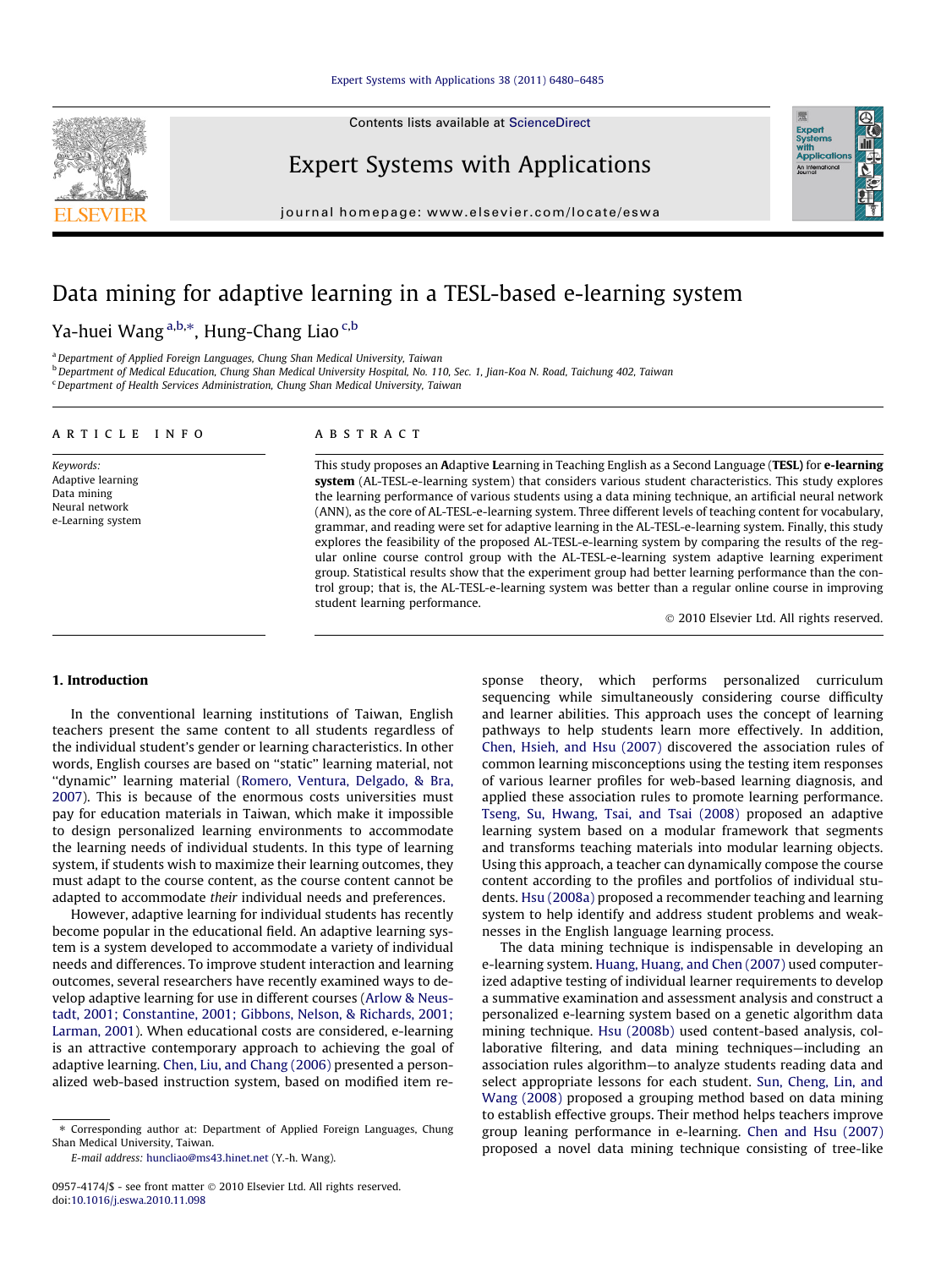patterns that integrated a pair of items into a novel e-learning platform using their cause and effect relationships.

Based on the results of the studies above, this paper presents an adaptive leaning system that accommodates individual student needs and differences in the field of Teaching English as a Second Language (TESL). A data mining technique was used to construct the proposed e-learning system. Specifically, this paper adopts a 4-step approach based on an artificial neural network (ANN) core data mining technique to develop an Adaptive Learning in TESL for e-learning system (AL-TESL-e-learning system). A back-propagation (BP) algorithm selected from the ANNs was used for the supervised cluster classification of student characteristics and learning performances. Different levels of teaching content for vocabulary, grammar, and reading were then set for different students with different combinations of characteristics. Finally, a control group in a regular online course and an experimental group enrolled in the AL-TESL-e-learning system were compared in the pre-test and post-test to validate the feasibility of the AL-TESL-elearning system. The following section discusses the concept of ANNs and how to use the BP algorithm. Section [3](#page--1-0) introduces the sample material to further verify the AL-TELS-e-learning system. Section [4](#page--1-0) describes the 4-step approach for developing the AL-TELS-e-learning system. The experimental results in Section [5](#page--1-0) confirm the proposed AL-TELS-e-learning system. Section [6](#page--1-0) presents a summary of the paper's findings and contribution to the literature.

### 2. ANNs model

ANNs are composed of processing elements (nodes or neurons) and their connections. The nodes are interconnected layer-wise among themselves. Each node in each successive layer receives the inner product of synaptic weights with the outputs of the nodes in the previous layer. The operation of single node is shown in Fig. 1. ANNs have been shown to be effective for addressing complex nonlinear problems. The two types of learning networks are supervised and unsupervised respectively. For a supervised learning network, a set of training input vectors with a corresponding set of target vectors is trained to adjust weights in the ANN. For an unsupervised learning network, a set of input vectors is proposed; however, no target vectors are specified. In this study, a supervised learning network was thought to be more suitable for the classification problem. Several well-known supervised learning ANNs are the BP algorithm, learning vector quantization, and counter propagation network. The BP algorithm is used most extensively and can provide better solutions for many applications ([Dayhoff, 1990; Lippmann, 1987](#page--1-0)). Therefore, the BP algorithm was selected for the current study.

A BP algorithm consists of three or more layers, including an input layer, one or more hidden layers, and an output layer. Fig. 2 illustrates a basic BP algorithm with three layers. The BP algorithm learning works on a gradient-descent algorithm [\(Funahashi, 1989\)](#page--1-0). The BP algorithm initially receives the input vector and directly passes it into the hidden layer(s). Each element of the hidden layer(s) is used to calculate an activation value by summing up



Fig. 1. Node operation.



Fig. 2. A BP neural network.

the weighted input, and the sum of the weighted input will be transformed into an activity level by using a transfer function. Each element of the output layer is then used to calculate an activation value by summing up the weighted inputs attributed to the hidden layer. Next, a transfer function is used to calculate the network output. The actual network output is then compared with the target value. The BP algorithm refers to the propagation of errors of nodes from the output layer to nodes in the hidden layer(s). These errors are used to update the network weights. The amount of weights to be added to or subtracted from the previous weight is governed by the delta rule. After the knowledge representation is determined, the BP algorithm will be trained to attempt the classification behavior. The number of hidden layers and the number of nodes in each hidden layer are determined during the training phase. In this study, a fully connected feed-forward neural network was used, and its network parameters and stopping criterion were set.

To be able to attempt the classification behavior, a learning rule is used in the BP algorithm. In the case of a multi-layer perception, this rule should also be able to adapt the weights of all connections in order to model a nonlinear function. The learning rule used most frequently for this purpose is the BP rule. It acts through the following two steps. First, the generalized difference  $D_i^*(t)$  is calculated by

$$
D_i^*(t) = (A_i^*(t) - A_i(t)) * A_i(t) * (1 - A_i(t)),
$$
\n(1)

where  $A_i^*(t)$  is the desired activation of output unit *i*, and  $A_i(t)$  is the generated activation of this unit. In order to obtain the generalized difference  $D_i^*(t)$ , the calculated difference  $(A_i^*(t) - A_i(t))$  is multiplied by the simplified derivative of the activation function  $A_i(t)*(1-A_i(t))$ . Second, the generalized differences of the units in the output layer are propagated back through the weighted connections to the units of the hidden layer(s). The generalized difference collected from a hidden unit is multiplied by the simplified derivative of the unit's activation function in order to obtain the generalized difference of the hidden unit

$$
D_j^*(t) = \sum_{i=1}^n (W_{ij}(t) * D_i^*(t)) * A_j(t) * (1 - A_j(t)).
$$
\n(2)

Using the generalized difference  $D_i^*(t)$ , the weights are adjusted by

$$
W_{ij}(t+1) = W_{ij}(t) + C * D_i^*(t) * A_j(t).
$$
 (3)

The adaptation size of the weight  $W_{ij}(t)$  of the connection used to send information from unit  $j$  to unit  $i$  is influenced by the existing weight  $W_{ij}(t)$ , the learning rate C, the generalized difference  $D_i^*(t)$ , and the actual activation  $A_i(t)$  of unit *j*. To reduce the probability of weight change oscillation, a weight momentum term is added to adjust the weight. The weight momentum term is constructed by the previous adjustment of the weight  $D*W_{ij}(t)$  and a constant value B, so